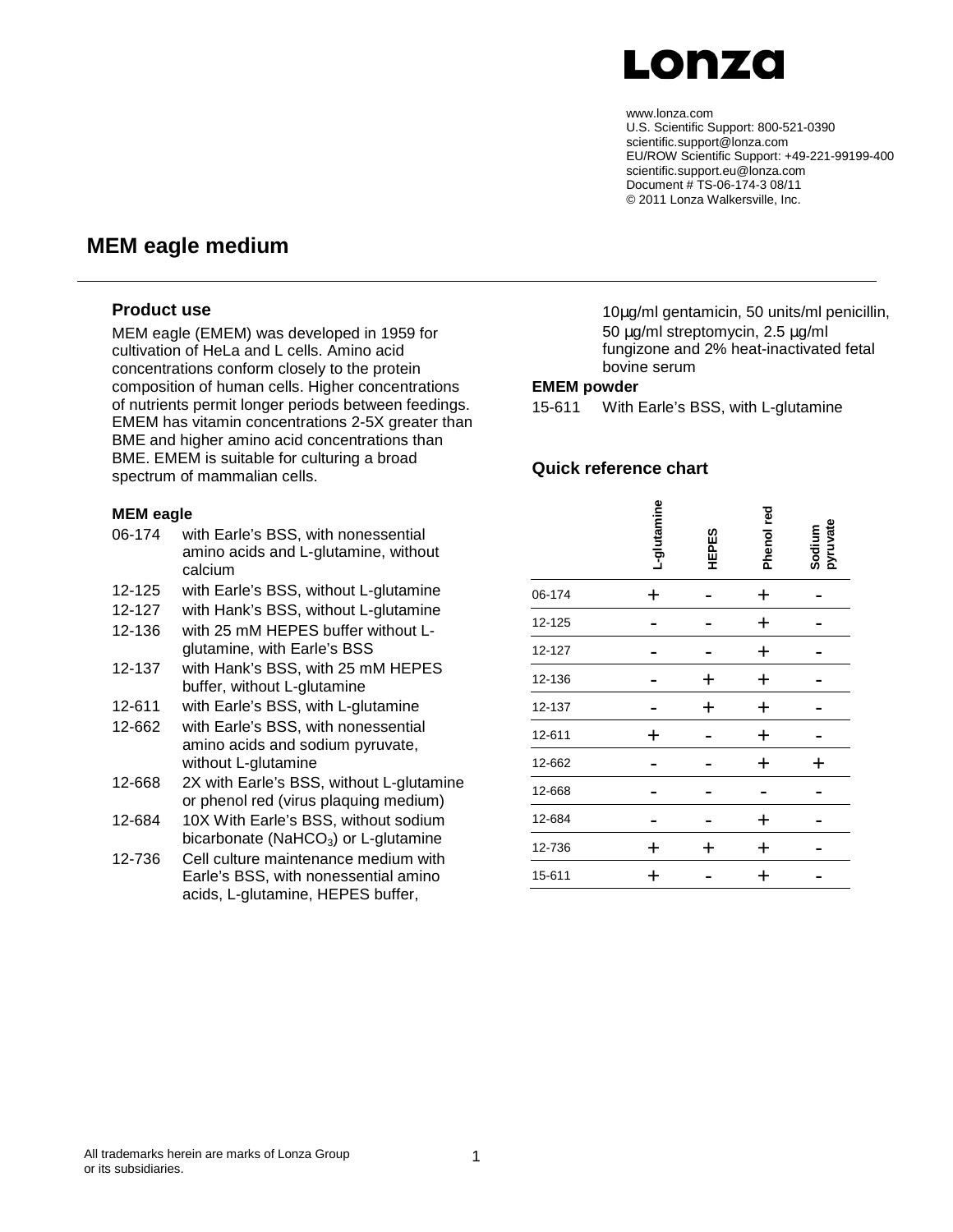# Lonza

# **Specifications**

|        | Sterill | 玉                      | Buffering capacity*      | generation<br>Cell growth<br>control | Endotoxin (EU/m |
|--------|---------|------------------------|--------------------------|--------------------------------------|-----------------|
| 06-174 | Neg.    | <b>FIO</b>             |                          |                                      |                 |
| 12-125 |         |                        | Neg. 6.7-7.3 4.4-22.4    | ≥75%                                 | <b>FIO</b>      |
| 12-127 | Neg.    | $6.92 -$<br>7.40       | 16.0-33.0                | $\geq 75\%$                          | <b>FIO</b>      |
| 12-136 | Neg.    | $7.01 -$<br>7.27       | 12.3-25.9                | $\geq 75\%$                          | FIO             |
| 12-137 | Neg.    | $7.02 -$<br>7.42       | $9.8 - 25.0$             | $\geq 75\%$                          | FIO             |
| 12-611 | Neg.    |                        | $6.9 - 7.3$ $5.4 - 16.0$ | ≥75%                                 | FIO             |
| 12-662 |         |                        | Neg. 7.0-7.3 6.3-16.0    | >75%                                 | <b>FIO</b>      |
| 12-668 | Neg.    | $6.7 - 7.5$            | <b>FIO</b>               | $\geq 75\%$                          | <b>FIO</b>      |
| 12-684 | Neg.    | $5.2 - 6.0$<br>(at 1X) |                          | $\geq 75\%$                          | <b>FIO</b>      |
| 12-736 |         | Neg. 7.0-7.4           | 10.0-35.0                |                                      | <b>FIO</b>      |

\*Refeed toxicity test: non-toxic

|        | ە<br>Moist | PH (w/o<br>bicarb) | Osmolality<br>(mOsm) | है<br>ontrol)<br>ó<br>G<br>era<br>ت<br>క్టే<br>Ē<br>Ō. | ķ<br>ίm<br>щ |  |
|--------|------------|--------------------|----------------------|--------------------------------------------------------|--------------|--|
| 15-125 | $< 1\%$    | $5.4 - 6.3$        | 225-255              | $\geq 75\%$                                            | $\leq 1.0$   |  |
| 15-611 | $≤ 1\%$    | $5.4 - 6.3$        | 225-255              | $\geq 75\%$                                            | $\leq 1.0$   |  |

## **Product use statement**

### **THESE PRODUCTS ARE FOR RESEARCH USE**

**ONLY.** Not approved for human or veterinary use, for application to humans or animals, or for use in clinical or in vitro procedures.

# **Ordering information**

| Catalog<br>number | Description                                                                                                    | Size              |
|-------------------|----------------------------------------------------------------------------------------------------------------|-------------------|
| 06-174G           | EMEM with Earle's BSS, with<br>nonessential amino acids and L-<br>glutamine, without calcium                   | 450 ml            |
| 12-125F           | EMEM with Earle's BSS, without<br>L-glutamine                                                                  | 500 ml            |
| 12-125Q           | <b>EMEM with Earle's BSS, without</b><br>L-glutamine                                                           | $1 \mid$          |
| 12-127F           | with Hank's BSS, without L-<br>glutamine                                                                       | 500 ml            |
| 12-136F           | EMEM with 25 mM HEPES buffer<br>without L-glutamine, with Earle's<br>BSS                                       | 500 ml            |
| 12-136Q           | EMEM with 25 mM HEPES buffer<br>without L-glutamine, with Earle's<br>BSS                                       | 1 L               |
| 12-137F           | EMEM with Hank's BSS, with 25<br>mM HEPES buffer, without L-<br>glutamine                                      | 500 ml            |
| 12-611F           | EMEM with Earle's BSS, with L-<br>glutamine                                                                    | 500 ml            |
| 12-611Q           | EMEM with Earle's BSS, with L-<br>glutamine                                                                    | $1 \mid$          |
| 12-662F           | EMEM with Earle's BSS, with<br>nonessential amino acids and<br>sodium pyruvate, without L-<br>glutamine        | 500 ml            |
| 12-662Q           | <b>EMEM with Earle's BSS, with</b><br>nonessential amino acids and<br>sodium pyruvate, without L-<br>glutamine | 1 <sup>L</sup>    |
| 12-668E           | EMEM 2X with Earle's BSS,<br>without L-glutamine or phenol red<br>(virus plaquing medium)                      | $100 \mathrm{ml}$ |
| 12-684F           | EMEM 10X With Earle's BSS.<br>without sodium bicarbonate<br>(NaHCO <sub>3</sub> ) or L-glutamine               | 500 ml            |
| 12-736E           | <b>EMEM cell culture maintenance</b><br>media                                                                  | 100 ml            |
| 12-736F           | <b>EMEM cell culture maintenance</b><br>media                                                                  | 500 mL            |
| 15-611D           | EMEM with Earle's BSS, with L-<br>qlutamine                                                                    | $1 \times 10$     |